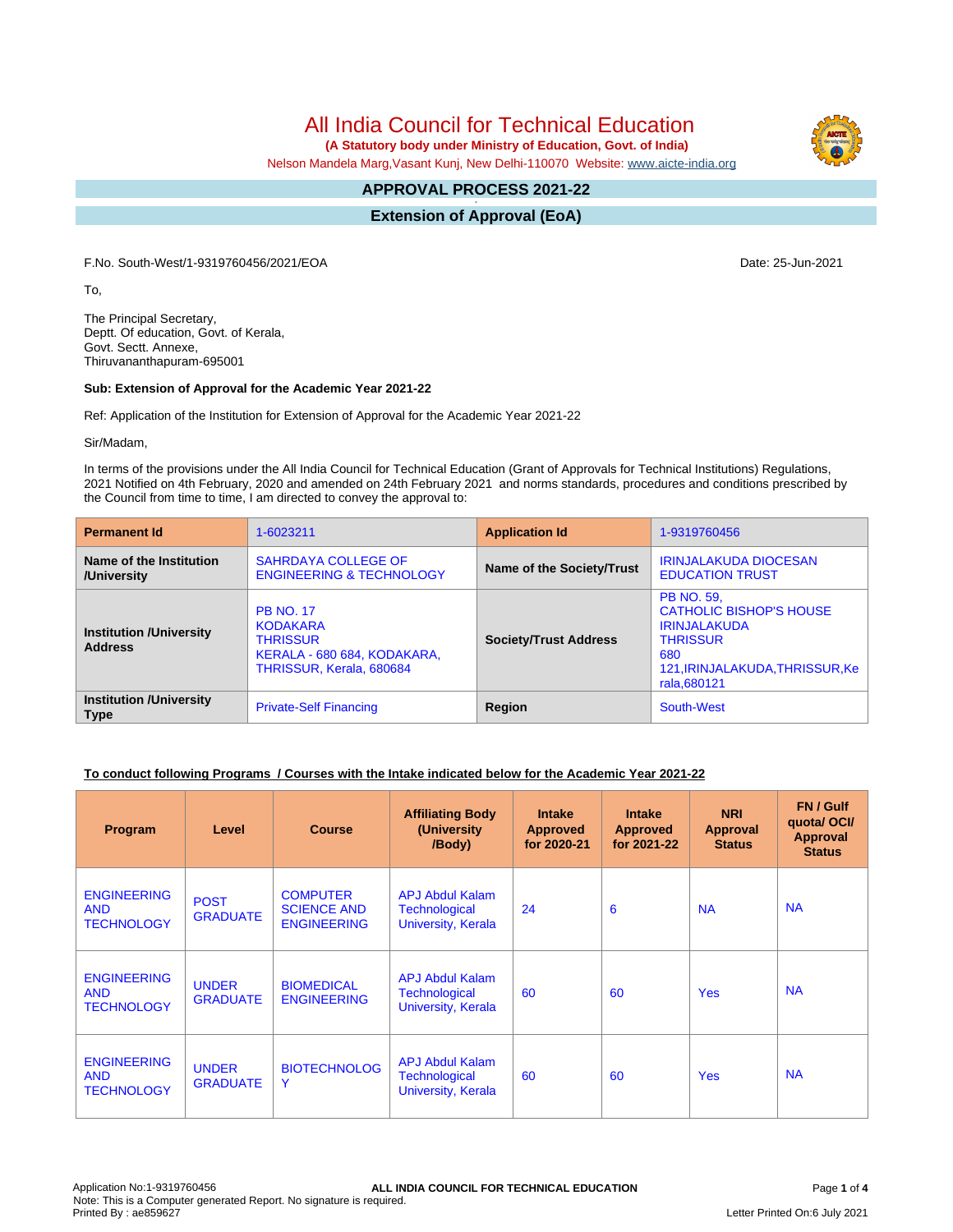| <b>ENGINEERING</b><br><b>AND</b><br><b>TECHNOLOGY</b> | <b>UNDER</b><br><b>GRADUATE</b> | <b>COMPUTER</b><br><b>SCIENCE AND</b><br><b>ENGINEERING</b>                                | <b>APJ Abdul Kalam</b><br><b>Technological</b><br><b>University, Kerala</b> | 120 | 120 | <b>Yes</b> | <b>NA</b> |
|-------------------------------------------------------|---------------------------------|--------------------------------------------------------------------------------------------|-----------------------------------------------------------------------------|-----|-----|------------|-----------|
| <b>ENGINEERING</b><br><b>AND</b><br><b>TECHNOLOGY</b> | <b>UNDER</b><br><b>GRADUATE</b> | <b>ELECTRONICS</b><br><b>AND</b><br><b>COMMUNICATIO</b><br><b>NS</b><br><b>ENGINEERING</b> | <b>APJ Abdul Kalam</b><br><b>Technological</b><br>University, Kerala        | 60  | 60  | <b>Yes</b> | <b>NA</b> |
| <b>ENGINEERING</b><br><b>AND</b><br><b>TECHNOLOGY</b> | <b>UNDER</b><br><b>GRADUATE</b> | <b>ELECTRICAL</b><br><b>AND</b><br><b>ELECTRONICS</b><br><b>ENGINEERING</b>                | <b>APJ Abdul Kalam</b><br><b>Technological</b><br><b>University, Kerala</b> | 60  | 30  | <b>Yes</b> | <b>NA</b> |
| <b>ENGINEERING</b><br><b>AND</b><br><b>TECHNOLOGY</b> | <b>UNDER</b><br><b>GRADUATE</b> | <b>CIVIL</b><br><b>ENGINEERING</b>                                                         | <b>APJ Abdul Kalam</b><br><b>Technological</b><br><b>University, Kerala</b> | 60  | 60  | <b>Yes</b> | <b>NA</b> |
| <b>ENGINEERING</b><br><b>AND</b><br><b>TECHNOLOGY</b> | <b>POST</b><br><b>GRADUATE</b>  | <b>EMBEDDED</b><br><b>SYSTEMS</b>                                                          | <b>APJ Abdul Kalam</b><br><b>Technological</b><br><b>University, Kerala</b> | 24  | 6   | <b>NA</b>  | <b>NA</b> |
| <b>ENGINEERING</b><br><b>AND</b><br><b>TECHNOLOGY</b> | <b>POST</b><br><b>GRADUATE</b>  | <b>INDUSTRIAL</b><br><b>BIOTECHNOLOG</b><br>Ÿ                                              | <b>APJ Abdul Kalam</b><br><b>Technological</b><br><b>University, Kerala</b> | 24  | 6   | <b>NA</b>  | <b>NA</b> |

**It is mandatory to comply with all the essential requirements as given in APH 2021-22 (Appendix 6)**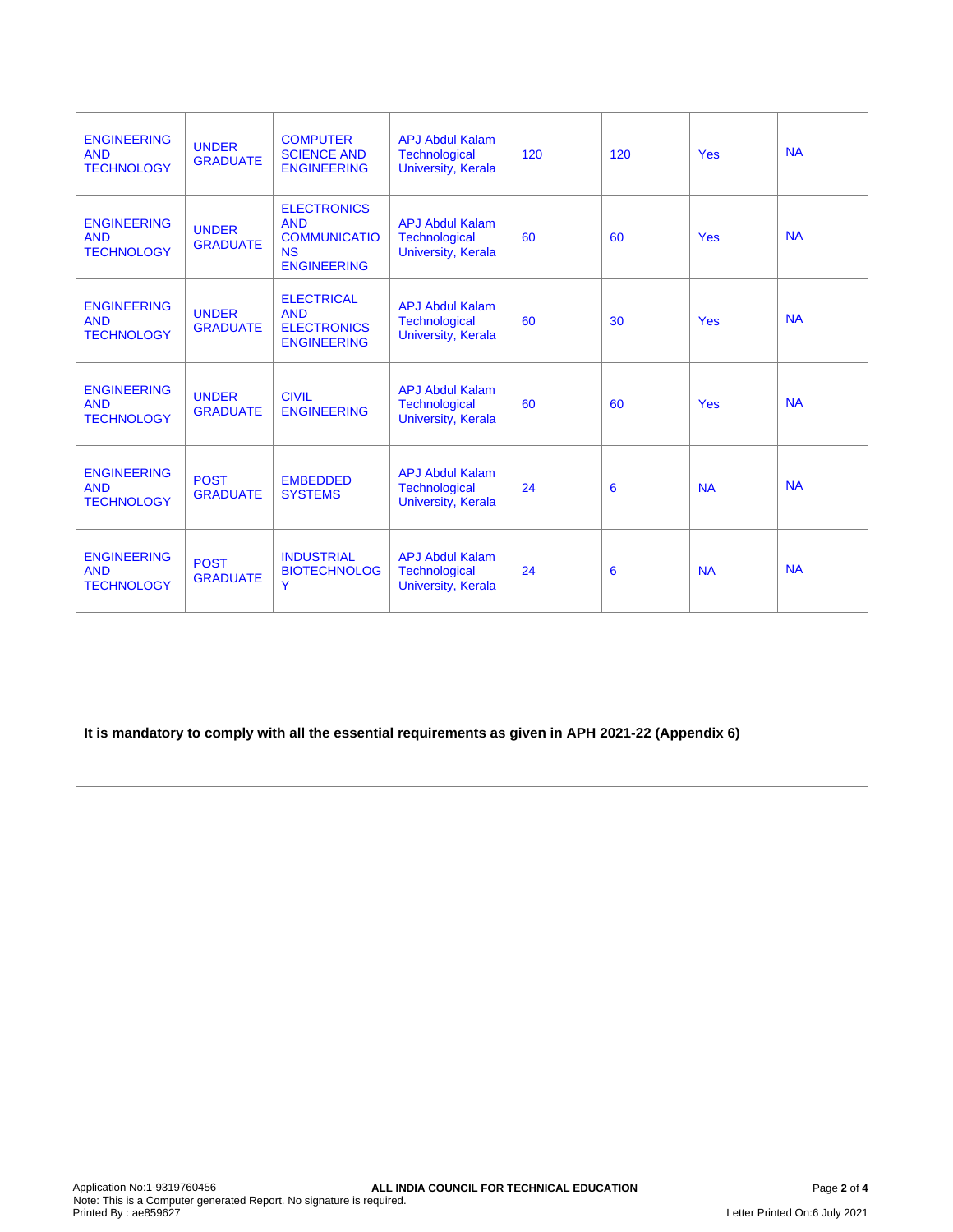# **Important Instructions**

- 1. The State Government/ UT/ Directorate of Technical Education/ Directorate of Medical Education shall ensure that 10% of reservation for Economically Weaker Section (EWS) as per the reservation policy for admission, operational from the Academic year 2019-20 is implemented without affecting the reservation percentages of SC/ ST/ OBC/ General. However, this would not be applicable in the case of Minority Institutions referred to the Clause (1) of Article 30 of Constitution of India. Such Institution shall be permitted to increase in annual permitted strength over a maximum period of two years.
- 2. The Institution offering courses earlier in the Regular Shift, First Shift, Second Shift/Part Time now amalgamated as total intake shall have to fulfil all facilities such as Infrastructure, Faculty and other requirements as per the norms specified in the Approval Process Handbook 2021-22 for the Total Approved Intake. Further, the Institutions Deemed to be Universities/ Institutions having Accreditation/ Autonomy status shall have to maintain the Faculty: Student ratio as specified in the Approval Process Handbook.
- 3. Strict compliance of Anti-Ragging Regulation, Establishment of Committee for SC/ ST, Establishment of Internal Complaint Committee (ICC), Establishment of Online Grievance Redressal Mechanism, Barrier Free Built Environment for disabled and elderly persons, Fire and Safety Certificate should be maintained as per the provisions made in Approval Process Handbook and AICTE Regulation notified from time to time.
- 4. In case of any differences in content in this Computer generated Extension of Approval Letter, the content/information as approved by the Executive Council / General Council as available on the record of AICTE shall be final and binding.

**Prof.Rajive Kumar Member Secretary, AICTE**

Copy \*\* to:

**1. The Director of Technical Education\*\*, Kerala**

### **2**. **The Registrar\*\*,**

Apj Abdul Kalam Technological University, Kerala

### **3. The Principal / Director,**

SAHRDAYA COLLEGE OF ENGINEERING & TECHNOLOGY Pb No. 17 Kodakara **Thrissur** Kerala - 680 684, Kodakara,Thrissur, Kerala,680684

# **4. The Secretary / Chairman,**

PB NO. 59, CATHOLIC BISHOP'S HOUSE IRINJALAKUDA **THRISSUR** 680 121 IRINJALAKUDA,THRISSUR Kerala,680121

### **5. The Regional Officer,**

All India Council for Technical Education Health Centre Building Bangalore University Campus Bangalore - 560 009, Karnataka

### **6. Guard File(AICTE)**

Note: Validity of the Course details may be verified at <http://www.aicte-india.org/> **.**

\*\* Individual Approval letter copy will not be communicated through Post/Email. However, consolidated list of Approved Institutions(bulk) will be shared through official Email Address to the concerned Authorities mentioned above.